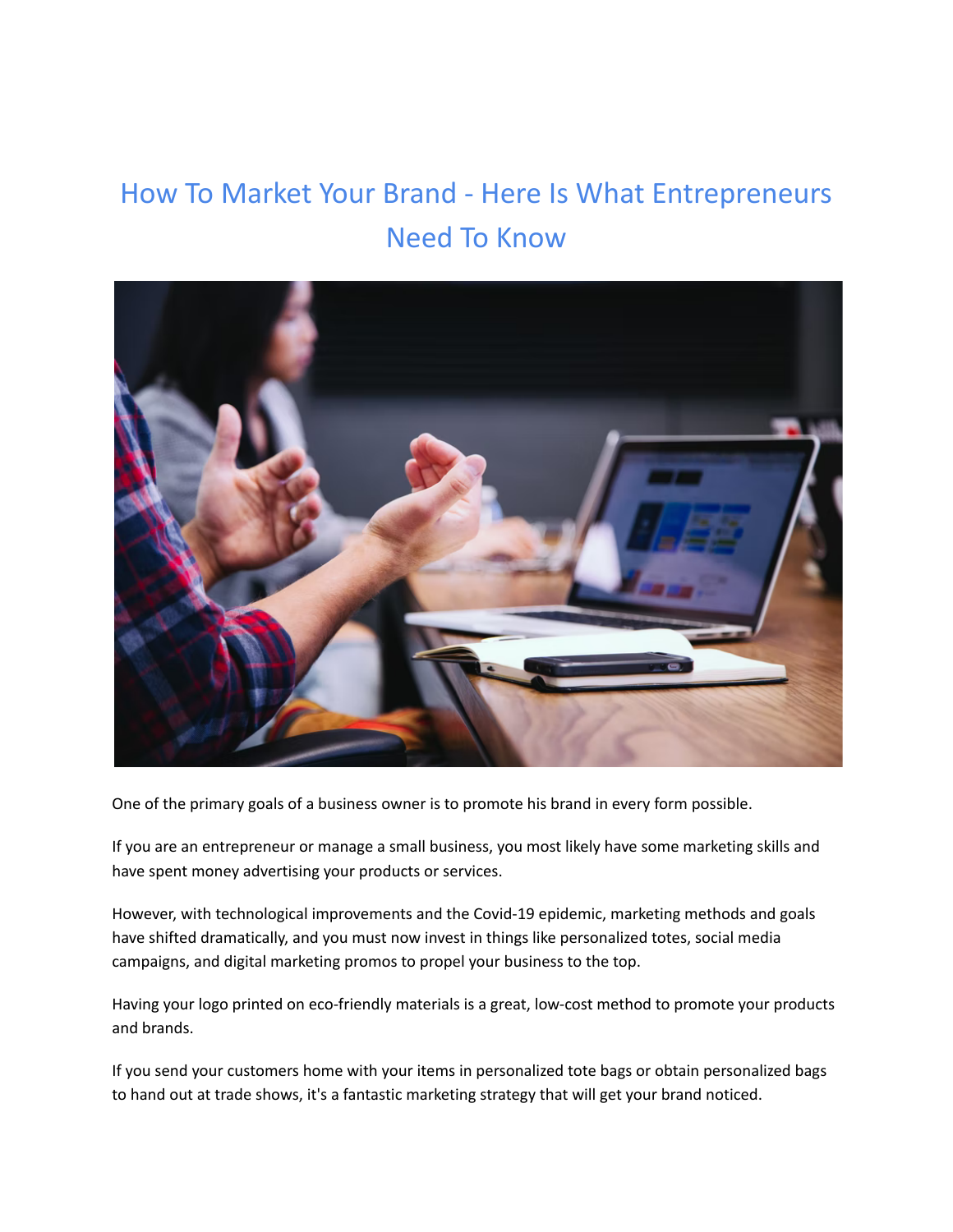Your customers will always need a bag to transport the products you sell. This is the primary purpose of tote bag branding. [Wholesale](https://www.bagmasters.com/category/custom-totes) tote bags with your business will help if you are looking for a low-cost, low-cost way to increase your presence on the streets.

#### Tote Bags Marketing

Many people think of tote bags when it comes to advertising initiatives. However, custom-designed tote bags have proven to be quite effective promotional tools.

When a customer makes a purchase from you, you offer him many of these tote bags. On bespoke shopping bags, your company name, emblem, product image, and contact information are all printed. When it comes to promoting your firm, this is what you want people to remember.

People take that information with them wherever they go. As a result, they've practically turned into walking advertisements for you. That is the most cost-effective way to market your business.

Customized tote bags are a low-cost and effective way to do this. They are popular and well-liked, yet unlike a cheap ballpoint pen, they will last for years.

### Diversified Opportunities

Typically, marketing budgets nowadays do not allow businesses to examine every distribution channel at the same time. You should, however, make an attempt to represent your company on all key channels.

For your strategy to produce exceptional returns on investment, you must carefully select the channels that are most relevant to your target audience. So, after first studying your target audience, look for any opportunities to change your strategy.

You'll know where to look for your target audience after you've identified it. If your product or service is geared at gamers, the best sites to promote are YouTube, online gaming platforms, Twitch, and Discord.

Determine distinct sub-channels, such as YouTube, Facebook groups, and so on, where you can cut through the market pandemonium.